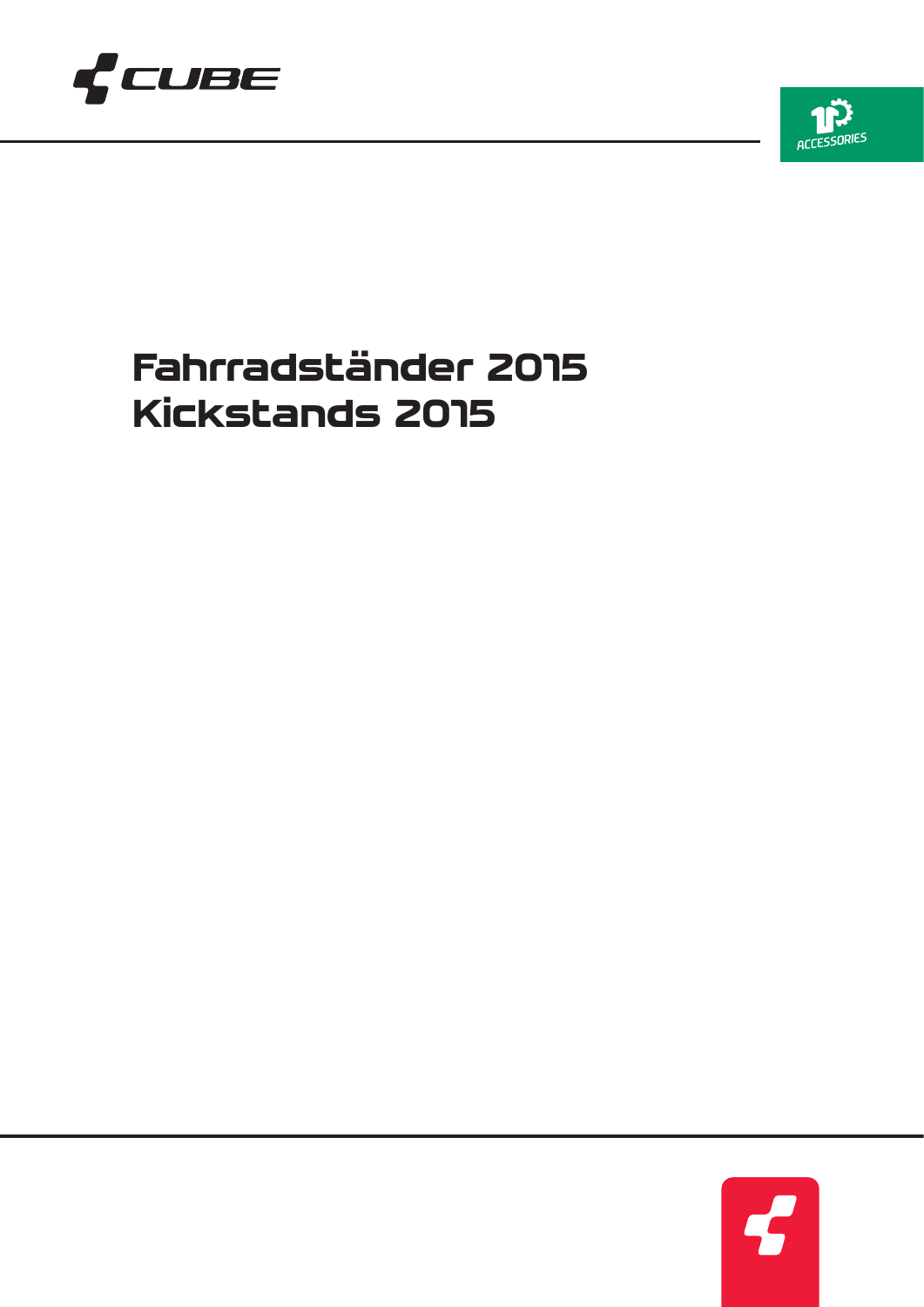





**CUBE Fahrradständer UNIVERSAL CUBE Kickstand UNIVERSAL**

# **2008**

LTD CLS Pro; LTD CLS Comp Curve; Overland; Nature; Pure; Cross; Tonopah; SL Cross Comp; SL Cross Pro; SL Cross Team; SL Cross Race

## **2009**

LTD CLS Pro; LTD CLS Comp Curve; Overland; SL Cross Comp; SL Cross Pro; SL Cross Team; SL Cross Race

#### **2010**

SL Cross Comp; SL Cross Pro; SL Cross Team; SL Cross Race; Ltd CLS Comp; Ltd CLS Pro; Curve; Overland; Hooper

**13802 13814 13815 RFR Fahrradständer UNIVERSAL RFR Kickstand UNIVERSAL**

### **2011**

Hooper Pro; Hyde SL; Hyde Team; SL Cross Comp; SL Cross Pro; SL Cross Team; SL Cross Race

# **2012**

Editor; Hyde Race; SL Cross; SL Cross Pro; SL Cross Race; SL Cross SL

**2013** Editor; Hyde Race; SL Cross; SL Cross Pro; SL Cross Race



**2014** SL Road; SL Road Pro; SL Road Race; Hyde Race; Editor

**2015** SL Road; SUV

# **CUBE Fahrradständer Kid Bikes CUBE Kickstand Kid Bikes**



**2011 - 2015** Kid 160/200/240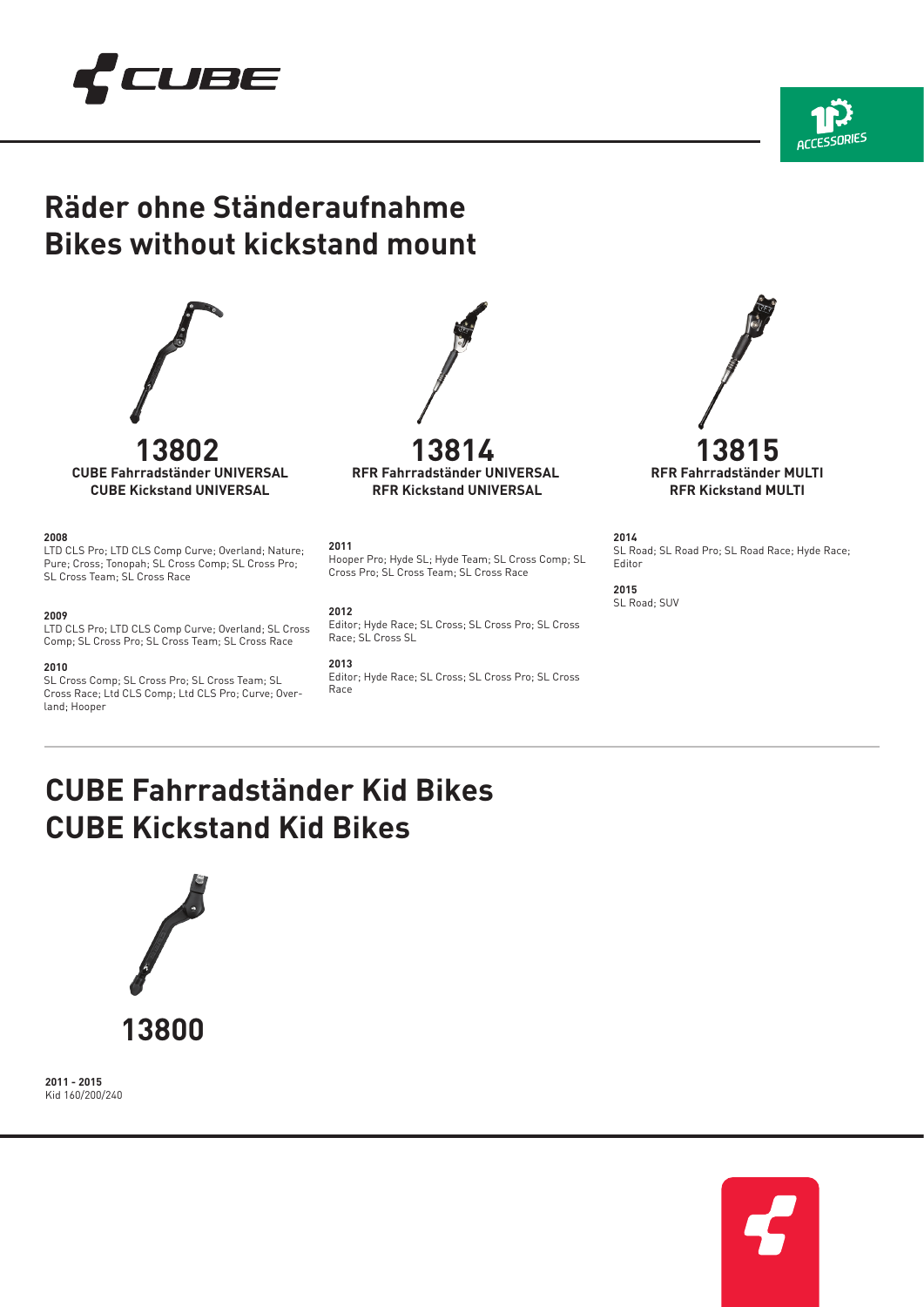

**KSA 40**



**2008** Touring; Delhi; Kathmandu; Central Pro; Central SL

**2009** Touring; Delhi; Kathmandu; Central Pro; Central SL

**2010** Central Pro; Central SL

# **KSA 18 M5**



**2008** Central Comp

**2009** Nature; Pure; Cross; Tonopah; Central Comp

# **2010**

Ltd CLS Rigid; Nature; Pure; Cross; Tonopah Race; Hyde; Travel; Touring; Touring Disc; Delhi; Delhi Disc; Kathmandu; Central Comp

**2011**

Ltd CLS Comp; Ltd CLS Pro; Curve; Nature; Pure; Cross Tonopah Team; Tonopah Race; Tonopah SL; Hyde Pro; Hyde Comp; Travel; Touring; Touring Disc; Delhi; Delhi Disc; Kathmandu;Epo FE; Epo



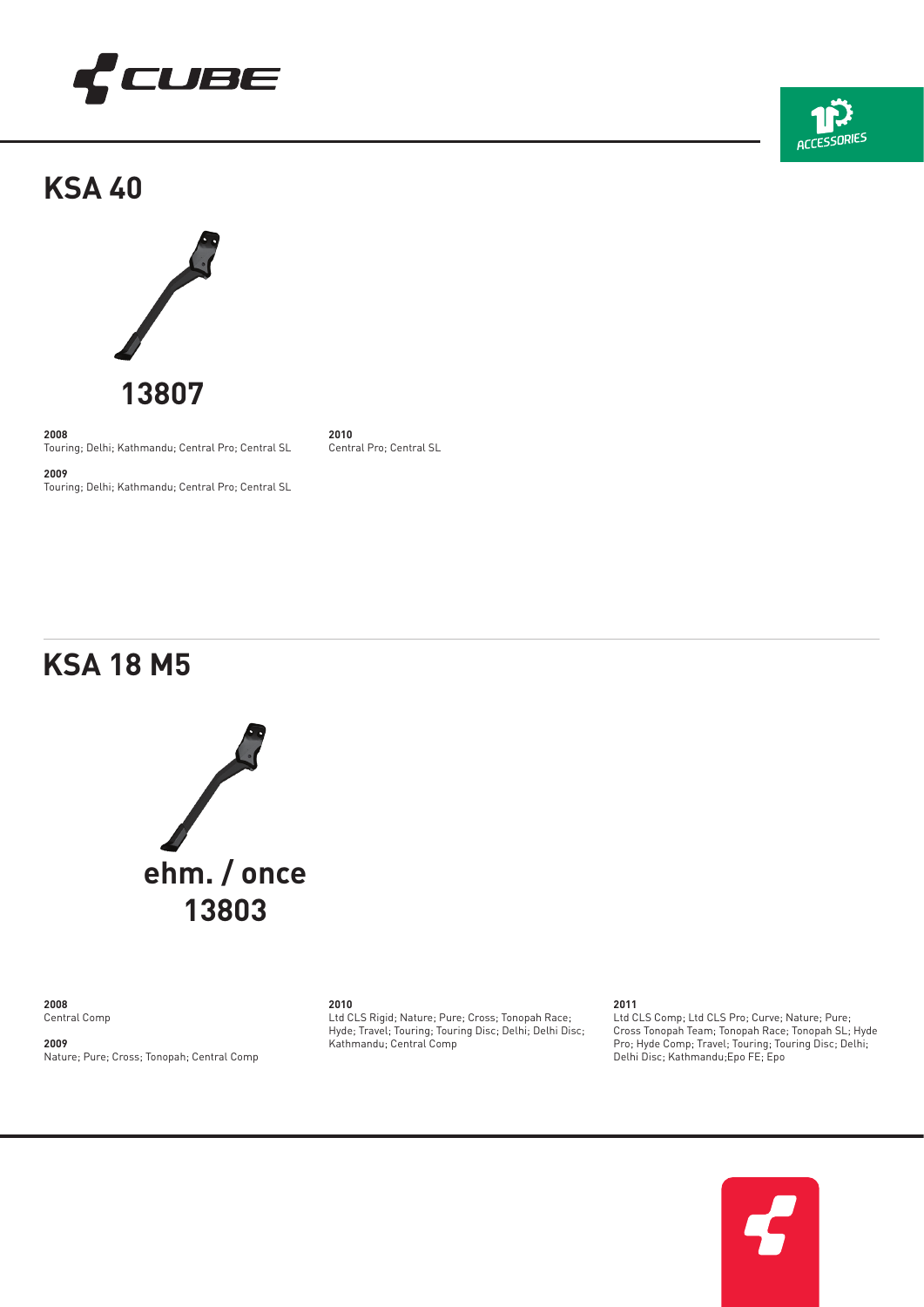

**KSA 18 M6**



# **2012**

Ltd CLS; Ltd CLS Pro; Curve Pro; Nature; Nature Pro Cross Pro;Tonopah Pro; Tonopah Race; Tonopah SL; Hyde SL; Hyde Pro; Hyde; Town; Travel; Travel Pro; Touring; Touring Pro; Delhi; Delhi Pro; Kathmandu; Touring CC; Cross CC;Epo FE; Epo; Epo Reaction

### **2013**

Ltd CLS; Ltd CLS Pro; Curve Pro; Nature; Nature Pro Cross Pro;Tonopah Pro; Tonopah Race; Tonopah SL;

#### Hyde; Hyde Pro; Hyde Pro FE; Town; Travel; Travel Pro; Touring; Touring RF; Touring Pro; Delhi; Delhi RF; Delhi Pro; Kathmandu; Ltd Touring CC; Ltd Cross CC; EPO Delhi; EPO Touring; EPO Travel Pro; EPO Travel; EPO 45 Reaction Pro; EPO Reaction Pro; EPO 45 Nature FE; EPO Nature FE; EPO Nature

#### **2014**

Ltd CLS; Ltd CLS Pro; Curve Pro; Nature Pro Cross Pro;Tonopah Pro; Tonopah Race; Tonopah SL; Hyde

Pro; Hyde; Town; Travel Pro; Touring; Touring Pro; Travel City; Touring City; Travel Pro RF; Touring RF; Touring Pro RF; Delhi RF

### **2015**

Hyde; Hyde Pro; Travel RF; Travel Pro RF; Travel EXC RF







### **2014**

Delhi; Delhi Classic; Delhi Pro; Delhi Pro Classic; Kathmandu; Kathmandu Classic; Reaction Hybrid SLT 29; Reaction SL 29; Reaction Hybrid Race 29; Reaction Hybrid Pro 29; SUV Hybrid; Delhi Hybrid Pro; Travel Hybrid Pro; Travel Hybrid Pro RT; Travel Hybrid Pro; Travel Hybrid RT; Travel Hybrid; Touring Hybrid Pro; Touring Hybrid Pro; Touring Hybrid; Town Hybrid

### **2015**

Aim Disc 27.5/ 29; Aim SL 27.5/29; Analog 27.5/29; Attention 27.5/29; Attention SL 27.5/29; Acid 27.5/29; Race One 27.5/29; LTD Pro 27.5/29; LTD Race 27.5/29; LTD SL 27.5/29; SL Road Pro; SL Road Race; SL Road SL; Curve; Curve Pro; Nature; Nature Pro; Cross; Cross Pro; Tonopah Pro; Tonopah Race; Tonopah SL; Curve Allroad; Nature Allroad; Touring; Touring Pro; Touring EXC; Touring SL; Delhi; Delhi Pro; Delhi Pro Classic; Delhi EXC; Delhi EXC Classic; Kathmandu; Town; Town Pro; Touring One; Reaction Hybrid HPA SL

Reaction Hybrid HPA SL 27.5; Reaction Hybrid HPA Race 29; Reaction Hybrid HPA Race 27.5; Reaction Hybrid HPA Pro 29; Access WLS Hybrid SL 27.5/29; Access WLS Hybrid Race 27.5/29; Access WLS Hybrid Pro 27.5/29; Access WLS Hybrid Pro 27.5/29; Elly Cruise Hybrid; Elly Ride Hybrid; Delhi Hybrid SL; Delhi Hybrid Pro; Travel Hybrid Pro RT; Travel Hybrid Pro; Travel Hybrid RT; Travel Hybrid; Touring Hybrid SL; Touring Hybrid EXC; Touring Hybrid Pro; Touring Hybrid; Town Hybrid;